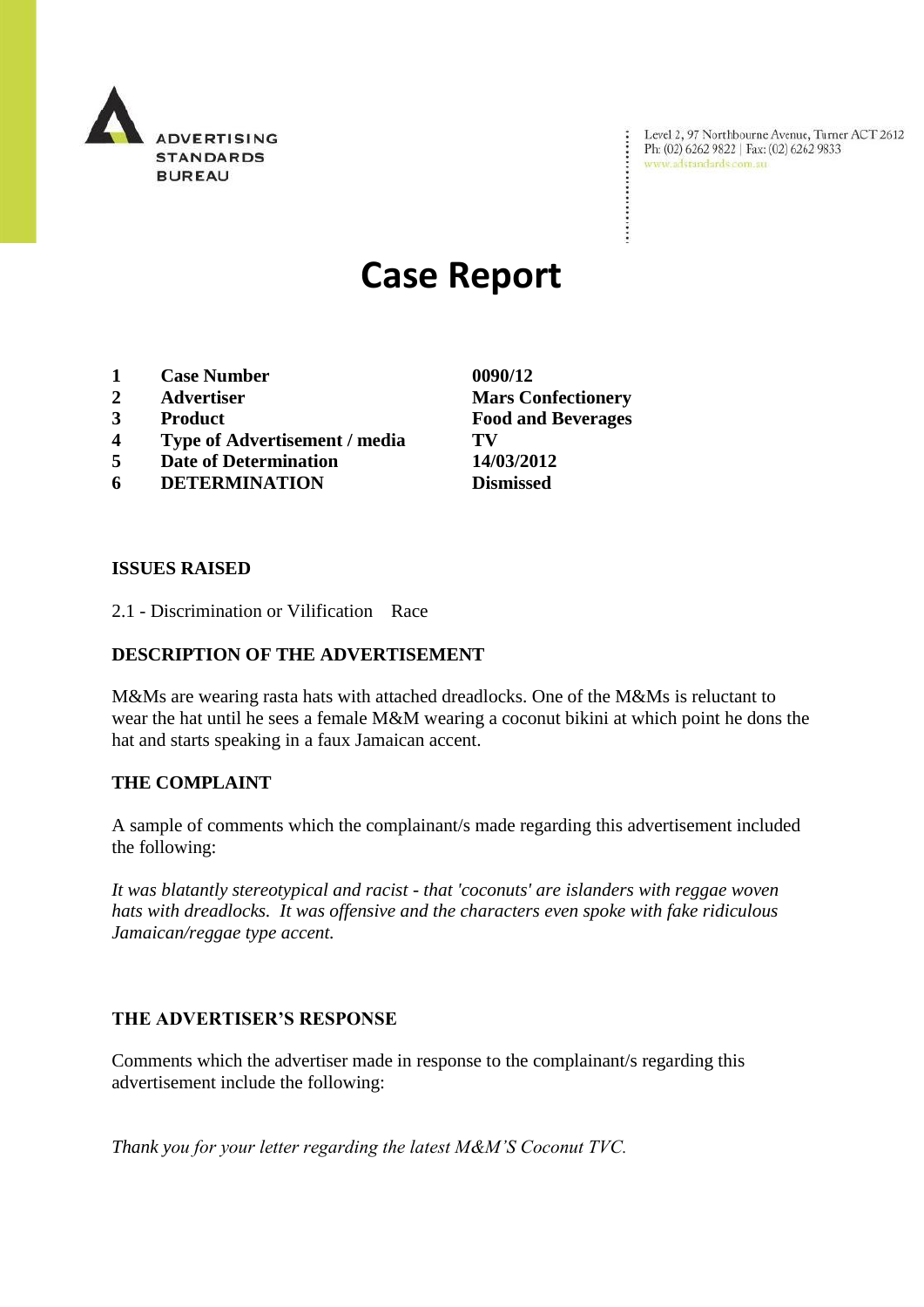*We appreciate the complainant's concern about racist materials in the media and we share their view point in that we also strongly believe there is never a place for this kind of sentiment.* 

*In fact, we are always extremely diligent in reviewing our creative work to ensure that it does not have the potential to offend any persons/particular groups or aggravate any potentially sensitive topics.*

*The M&M's Coconut TV advertisement in no way depicts islander as 'coconuts'. It also does not contain content that has any derogatory connotation towards Jamaicans. Furthermore, we do not see or believe that there is any logical connection between coconuts or the inhabitants of the countries/ islands in which they come from.*

*The 'rasta hat and dreadlocks' that the M&M characters wear in the commercial are props that are commonly found in many costume/dress up shops in Australia. Thus, indicating a congenial community acceptance that such depictions are not malicious in nature, but in fact are meant to engender a sense of 'coolness' and endearment towards Rastafarians. The 'rasta hat and dreadlocks' are a factual yet distinctive set of features that are commonly attributed to Rastafarians, similarly to robes and a crown being attributed to a King. Ultimately, the intention of the TV advertisement was purely to promote that there was a new flavour of M&M'S available in the charming, light-hearted way that the brand is renowned and loved for.*

## **THE DETERMINATION**

The Advertising Standards Board ("Board") considered whether this advertisement breaches Section 2 of the Advertiser Code of Ethics (the "Code").

The Board noted the complainant's concerns that the advertisement is racist towards Jamaicans.

The Board considered whether the advertisement was in breach of Section 2.1 of the Code. Section 2.1 of the Code states: "Advertising or Marketing Communications shall not portray people or depict material in a way which discriminates against or vilifies a person or section of the community on account of race..."

The Board noted that the advertisement features cartoon M&Ms dressed as Jamaicans and one of them speaks in a Jamaican accent.

The Board considered that the cartoon depiction of M&Ms wearing rasta hats does not of itself amount to a depiction which could be considered demeaning by most reasonable members of the community.

The Board noted that one M&M character speaks in a strong Jamaican accent and considered that this is in keeping with his Jamaican appearance and again does not amount to a depiction which would be considered demeaning by most reasonable members of the community.